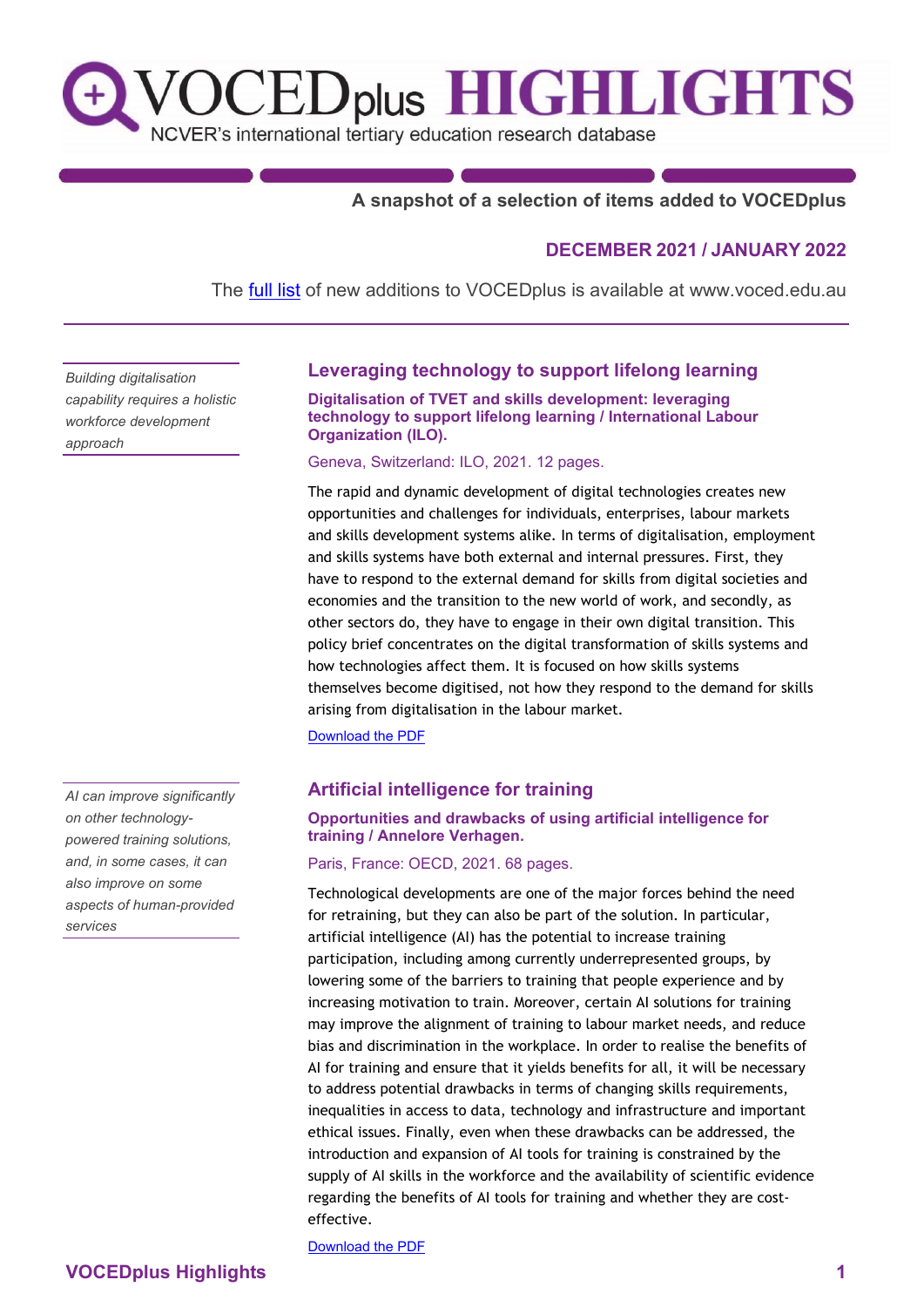*In 2021 people forcibly displaced from their homes had increased yet again to 82 million globally*

#### **Adult refugee skills and labour market demand in Europe**

**Relocation 2.0: tying adult refugee skills to labour market demand / European Centre for the Development of Vocational Training (Cedefop).**

Luxembourg: Publications Office of the European Union, 2022. 19 pages.

This policy brief is based on an empirical piece of work carried out in Greece and Portugal. The work tested if, and under what conditions, intra-European Union (EU) relocation of refugees based on skills and labour market needs in countries of relocation may work. The central element of a skills-based solution is matching refugees' skills and qualifications with labour market needs in a potential receiving country that offers adult refugees a clear perspective of employment and a clear route to selfreliance. Such skills-based solutions to protection would offer an additional pathway to refugees to move legally from third countries to the EU, as well as within the EU. Experience gained indicates six ways in which progress can be made to expand relocation in Europe based on refugees' skills and labour market needs.

[Download the PDF](https://www.cedefop.europa.eu/files/9163_en.pdf)

#### **Why apprentices dropout from initial vocational training**

**Dropout from initial vocational training: a meta-synthesis of reasons from the apprentice's point of view / Svenja Bohn and Viola Deutscher.**

Educational research review, volume 35, February 2022, pages 1-14.

Internationally, vocational education and training faces some major challenges, one of them certainly constituting the number of premature terminations of contract. A large part of former research within this context has concentrated on the identification and analysis of dropout reasons from the apprentice's point of view. Due to differing foci within previous studies, gaining a comprehensive overview of reasons for premature termination of contract has been impeded. Hence, it was the aim of this article to summarise central cross-study and cross-sector findings within this context. Therefore, the present state of research was systematically reviewed and meta-synthesised: 70 studies were extracted, including 666 potential dropout variables that were aggregated based on 68 categories. As a result, a collection of empirically retrieved factors was developed and integrated within a framework model of premature termination of contract. Results indicate that former research has mainly focused on dropout drivers within the individual. Simultaneously, there has been far less focus on the learning environment in the workplaces. In addition, only for a small number of dropout categories are the findings consistent. Results of quantitative studies indicate that the dropout probability increases with a low training wage, a training occupation not representing the apprentice's dream job, an apprentice's low educational level, a poor performance level within training, a learning disability, increasing age and a migration background. Finally, studies find significant differences concerning the respective training occupation.

[Download the PDF](https://doi.org/10.1016/j.edurev.2021.100414)

*By means of a qualitative meta-synthesis, the authors identified 68 categories of dropout reasons in apprenticeships and structured them into a coherent dropout model*